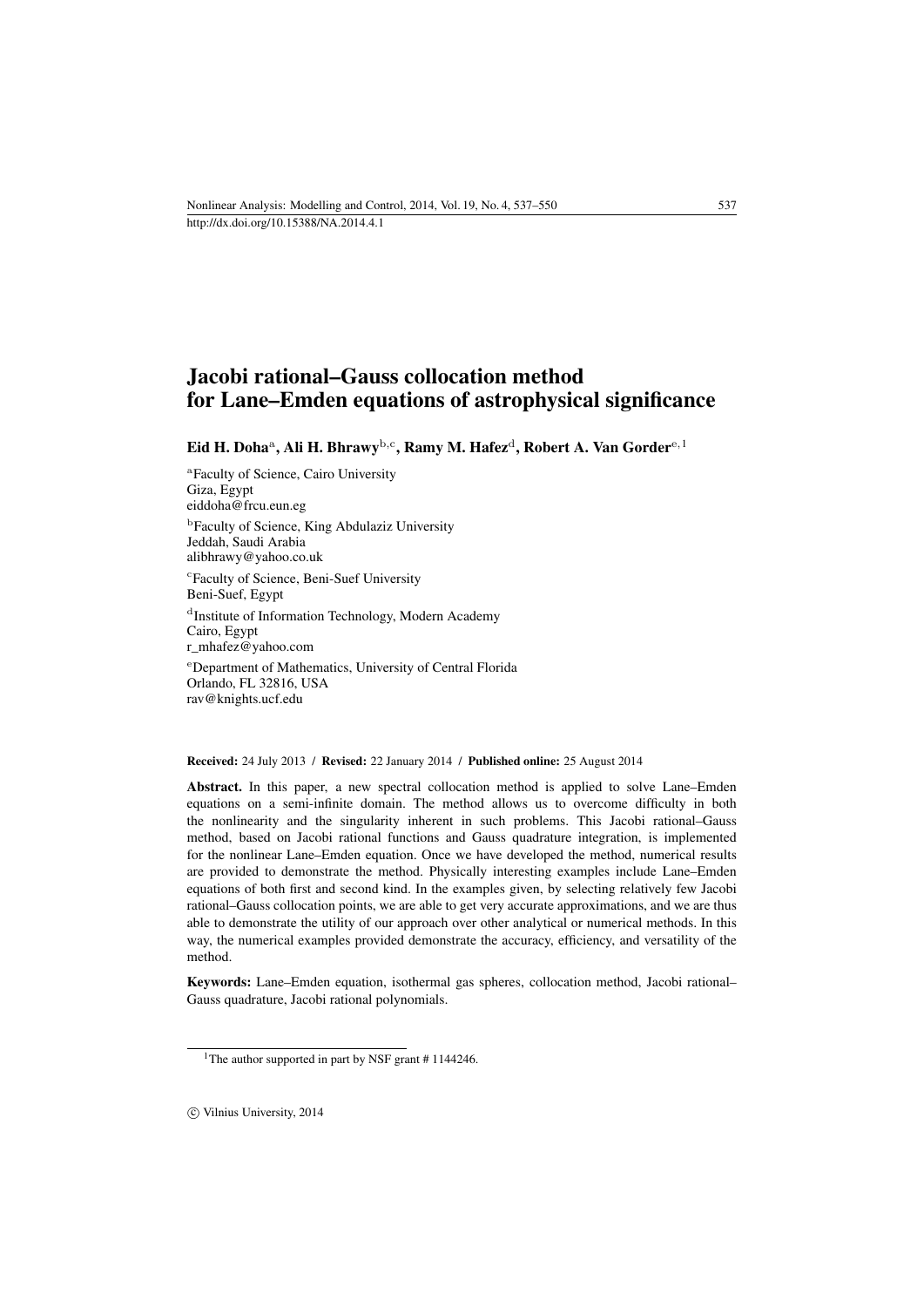#### 1 Introduction

The fundamental goal of this paper is to develop a suitable way to approximate the singular nonlinear Lane–Emden equation on the interval  $x \in (0, \infty)$  using the Jacobi rational polynomials. To this end, consider

<span id="page-1-0"></span>
$$
u''(x) + \frac{a}{x}u' = g(x, u(x)), \quad 0 < x < \infty,\tag{1}
$$

subject to  $u(0) = b_0$  and  $u'(0) = b_1$ , where the prime denotes differentiation with respect to x, and  $a > 0$ ,  $b_0$  and  $b_1$  are constants. Lane–Emden equations model many phenomena in mathematical physics and astrophysics. This equation is a generalization of some of the basic equations in the theory of stellar structure, and has been the focus of many studies [\[1–](#page-11-0)[7\]](#page-11-1). When  $a = 2$  and  $g = u<sup>m</sup>$ , we recover the Lane–Emden equation of the first kind, while when  $q = \exp(u)$ , we recover the Lane–Emden equation of the second kind.

Many mathematical problems arising in science and engineering are defined over unbounded domains. To make matters more complicated, many such problems are nonlinear. Several spectral methods have been successfully applied in the approximation of problems on unbounded domains. The common methods for dealing with such problems are the Hermite spectral method  $[8, 9]$  $[8, 9]$ , the Laguerre spectral method  $[10-12]$  $[10-12]$ , mapping the original problem in an unbounded domain to a problem in a bounded domain [\[13,](#page-12-1) [14\]](#page-12-2) and rational approximations [\[15](#page-12-3)[–17\]](#page-12-4).

The solution of nonlinear singular initial value problems of Lane–Emden type is numerically challenging because of the singularity at the origin, in addition to the strong nonlinearity. Approximate solutions to the Lane–Emden equation were given by implicit series solution [\[18\]](#page-12-5) and the homotopy perturbation method [\[19,](#page-12-6)[20\]](#page-12-7). In [\[21\]](#page-12-8), the Boubaker polynomials expansion scheme is applied successfully in order to obtain analytical-numerical solutions for two kind of Lane–Emden problems. The enhanced Lagrangian formulation method and the Boubaker polynomials expansion scheme have been confirmed in [\[22\]](#page-12-9) to solve the related generalized Lane–Emden equation for polytropic star structure analysis under Bonnor–Ebert gas sphere astrophysical configuration. Moreover, Danish et al. [\[23\]](#page-12-10) introduced an optimal homotopy analysis method to overcome the presence of singularity of some related boundary value problems arising in engineering and applied sciences.

Polynomial approximations can be quite useful for expressing the solution of a differential equation [\[24\]](#page-12-11). One such approach would be the spectral methods. A well-known advantage of a spectral method is that it achieves high accuracy with relatively fewer spatial grid points when compared with other numerical or analytical methods. Recently, Bhrawy et al. [\[25\]](#page-12-12) proposed the shifted Jacobi collocation spectral method for solving the nonlinear Lane–Emden type equation, while the spatial approximation is based on shifted Jacobi polynomials with their parameters  $\alpha$  and  $\beta$  and used the collocation nodes of shifted Jacobi–Gauss points. Adibi and Rismani [\[26\]](#page-12-13) proposed an approximation algorithm for the solution of [\(1\)](#page-1-0) using modified Legendre-spectral method. Recently, the sinc-collocation method and Hermite function collocation method is introduced in [\[27\]](#page-12-14) and [\[28\]](#page-12-15) for the solution of Lane–Emden type equations. A modified generalized Laguerre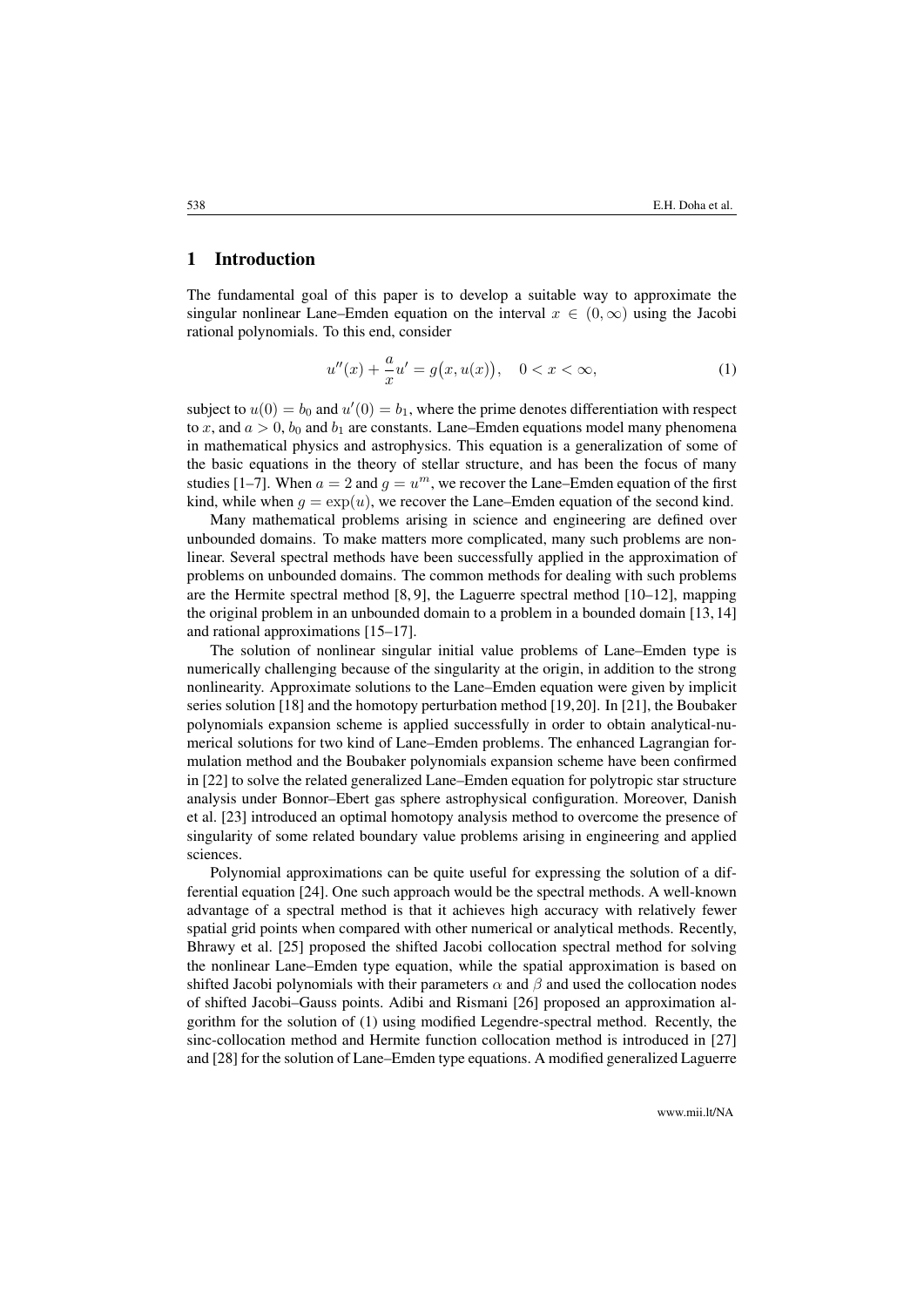functions Lagrangian method and the rational Legendre pseudospectral approach are also introduced in [\[29,](#page-13-0) [30\]](#page-13-1). More recently, Pandey et al. [\[31\]](#page-13-2), and Pandey and Kumar [\[32\]](#page-13-3) developed two numerical methods for solving Lane–Emden type equations using Legendre and Bernstein operational matrices of differentiation, respectively.

The use of Jacobi polynomials for solving differential equations has gained increasing popularity in recent years (see [\[33–](#page-13-4)[37\]](#page-13-5)). The main concern of this paper is to develop a spectral Jacobi rational–Gauss collocation (JRC) method to find an approximate solution  $u_N(x)$  of singular Lane–Emden type initial value problems on the semi-infinite domain  $(0, \infty)$ . We first derive an algorithm for the general Lane–Emden model so that we may apply the Jacobi rational–Gauss collocation method to determine solutions. Then we apply the algorithm to some physically reasonable examples, namely, the Lane–Emden equations of first and second kind, in order to demonstrate the method. We show that the proposed method is both accurate and efficient compared with alternative methods.

This paper is organized as follows. In Section [2,](#page-2-0) we construct collocation algorithm for Lane–Emden equation using the Jacobi rational polynomials. Then, in Section [3,](#page-4-0) the proposed method is applied to various types of Lane–Emden equations, and the results are compared with existing analytic or exact solutions that were reported in other published works in the literature.

### <span id="page-2-0"></span>2 Jacobi rational–Gauss collocation method

In this section, we use the Jacobi rational–Gauss collocation method to solve numerically the following model problem:

<span id="page-2-1"></span>
$$
u''(x) = f(x, u(x), u'(x)), \quad 0 < x < \infty,\tag{2}
$$

subject to

<span id="page-2-2"></span>
$$
u(0) = d_0, \qquad u'(0) = d_1,\tag{3}
$$

where the values of  $d_0$  and  $d_1$  describe the initial state of  $u(x)$  and  $f(x, u, u')$  is a nonlinear function of x, u and u' which may be singular at  $x = 0$ . It is well known that the Lane–Emden equations of first and second kind are special cases of [\(2\)](#page-2-1)–[\(3\)](#page-2-2).

It should be noted that for a second-order differential equation with the singularity at  $x = 0$  in the interval  $[0, \infty)$ , one is unable to apply the collocation method with Jacobi rational–Gauss–Radau points because the fixed node  $x = 0$  is necessary to use as a collocation node. Therefore, the collocation method with Jacobi rational–Gauss nodes are used to overcome the difficulty of such a singular point at  $x = 0$ ; i.e., we collocate the singular nonlinear ODE only at the  $N - 1$  Jacobi Rational–Gauss points that are the  $N-1$  zeros of the Jacobi rational polynomial on  $(0, \infty)$ . These equations together with two initial conditions generate  $N + 1$  nonlinear algebraic equations which can be solved.

Let us first introduce some basic notation that will be used. To begin with, some mathematical preliminaries are laid out in the Appendix. We use the results presented there to construct our algorithm. To begin with, we set

$$
S_N(0,\infty) = \text{span}\{R_0^{(\alpha,\beta)}(x), R_1^{(\alpha,\beta)}(x), \dots, R_N^{(\alpha,\beta)}(x)\},\tag{4}
$$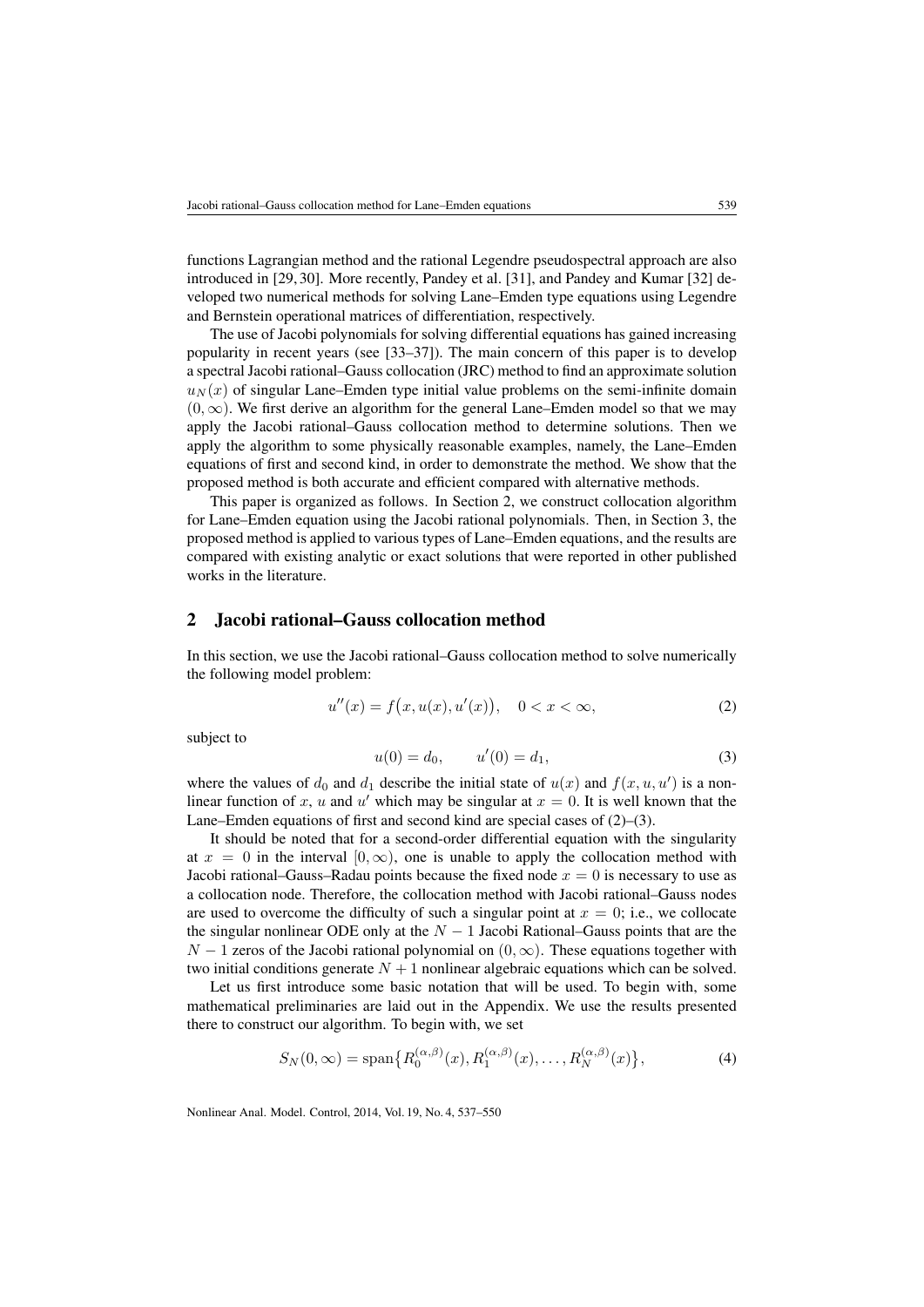while we define the discrete inner product and norm as

$$
(u,v)_{\chi_R^{(\alpha,\beta)},N} = \sum_{j=0}^N u(x_{R,N,j}^{(\alpha,\beta)})v(x_{R,N,j}^{(\alpha,\beta)})\varpi_{R,N,j}^{(\alpha,\beta)},
$$
  

$$
||u||_{\chi_R^{(\alpha,\beta)},N} = \sqrt{(u,u)_{\chi_R^{(\alpha,\beta)},N}}.
$$
 (5)

Here  $x_{R,N,j}^{(\alpha,\beta)}$  and  $\varpi_{R,N,j}^{(\alpha,\beta)}$  are the nodes and the corresponding weights of the Jacobi rational–Gauss quadrature formula on the interval  $(0, \infty)$ , respectively. Obviously,

$$
(u, v)_{\chi_R^{(\alpha, \beta)}, N} = (u, v)_{\chi_R^{(\alpha, \beta)}} \quad \forall u, v \in S_{2N-1}.
$$
 (6)

Thus, for any  $u \in S_N(0, \infty)$ , the norms  $||u||_{\chi_R^{(\alpha,\beta)},N}$  and  $||u||_{\chi_R^{(\alpha,\beta)}}$  coincide.

Associating with this quadrature rule, we denote by  $I_N^{R_T^{(\alpha,\beta)}}$  the Jacobi rational–Gauss interpolation

$$
I_N^{R_T^{(\alpha,\beta)}}u(x_{R,N,j}^{(\alpha,\beta)}) = u(x_{R,N,j}^{(\alpha,\beta)}), \quad 0 \leq k \leq N.
$$

The Jacobi rational–Gauss collocation method for solving [\(2\)](#page-2-1) and [\(3\)](#page-2-2) is to seek  $u_N(x) \in S_N(0,\infty)$  such that

$$
u''(x_{R,N,k}^{(\alpha,\beta)}) = f(x_{R,N,k}^{(\alpha,\beta)}, u(x_{R,N,k}^{(\alpha,\beta)}), u'(x_{R,N,k}^{(\alpha,\beta)})), \quad k = 0, 1, ..., N-2,
$$
  

$$
u_N^{(i)}(0) = d_i, \quad i = 0, 1.
$$
 (7)

Now, we derive the algorithm for solving the singular second-order differential equation  $(2)$  and  $(3)$ . Let

<span id="page-3-0"></span>
$$
u_N(x) = \sum_{j=0}^N a_j R_j^{(\alpha,\beta)}(x), \quad \mathbf{a} = (a_0, a_1, \dots, a_N)^{\mathrm{T}}.
$$
 (8)

We first approximate  $u(x)$ ,  $u'(x)$  and  $u''(x)$ , as Eq. [\(8\)](#page-3-0). By substituting these approximations in Eq. [\(2\)](#page-2-1), we get

<span id="page-3-1"></span>
$$
\sum_{j=0}^{N} a_j D^2 R_j^{(\alpha,\beta)}(x) = f\left(x, \sum_{j=0}^{N} a_j R_j^{(\alpha,\beta)}(x), \sum_{j=0}^{N} a_j D R_j^{(\alpha,\beta)}(x)\right).
$$
 (9)

Therefore, we deduce from [\(A.11\)](#page-9-0) and [\(A.12\)](#page-10-0) that

$$
\sum_{j=0}^{N} a_j \left[ (j + \alpha + \beta + 1)_2 (x+1)^{-4} R_{j-2}^{(\alpha+2,\beta+2)}(x) - 2(j + \alpha + \beta + 1)(x+1)^{-3} R_{j-1}^{(\alpha+1,\beta+1)}(x) \right]
$$
  
=  $f\left(x, \sum_{j=0}^{N} a_j R_j^{(\alpha,\beta)}(x), \sum_{j=0}^{N} a_j (j + \alpha + \beta + 1)(x+1)^{-2} R_{j-1}^{(\alpha+1,\beta+1)}(x) \right).$  (10)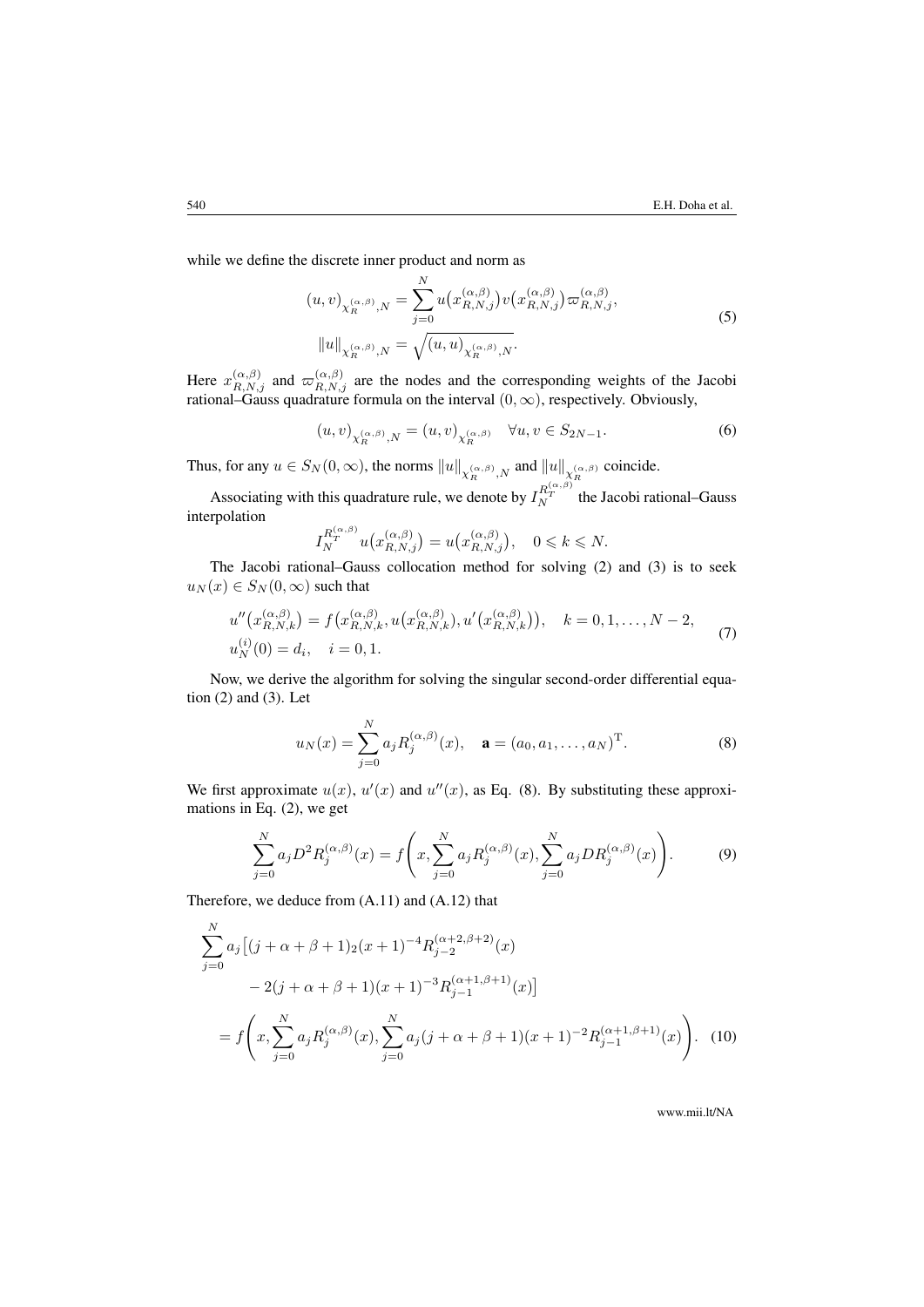<span id="page-4-1"></span>Substitution of [\(8\)](#page-3-0) into [\(3\)](#page-2-2) yields

$$
\sum_{j=0}^{N} a_j D^i R_j^{(\alpha,\beta)}(0) = d_i, \quad i = 0, 1.
$$
 (11)

To find the solution  $u_N(x)$ , we first collocate Eq. [\(10\)](#page-3-1) at the  $N-1$  Jacobi rational roots, yields

$$
\sum_{j=0}^{N} a_j \left[ (j + \alpha + \beta + 1)_2 \left( x_{R,N,k}^{(\alpha,\beta)} + 1 \right)^{-4} R_{j-2}^{(\alpha+2,\beta+2)} \left( x_{R,N,k}^{(\alpha,\beta)} \right) \right]
$$
  
\n
$$
- 2(j + \alpha + \beta + 1) \left( x_{R,N,k}^{(\alpha,\beta)} + 1 \right)^{-3} R_{j-1}^{(\alpha+1,\beta+1)} \left( x_{R,N,k}^{(\alpha,\beta)} \right) \right]
$$
  
\n
$$
= f \left( x_{R,N,k}^{(\alpha,\beta)}, \sum_{j=0}^{N} a_j R_j^{(\alpha,\beta)} \left( x_{R,N,k}^{(\alpha,\beta)} \right),
$$
  
\n
$$
\sum_{j=0}^{N} a_j (j + \alpha + \beta + 1) \left( x_{R,N,k}^{(\alpha,\beta)} + 1 \right)^{-2} R_{j-1}^{(\alpha+1,\beta+1)} \left( x_{R,N,k}^{(\alpha,\beta)} \right) \right).
$$
 (12)

Next, Eq.  $(11)$ , after using  $(A.9)$  and  $(A.10)$ , can be written as

<span id="page-4-3"></span><span id="page-4-2"></span>
$$
\sum_{j=0}^{N} (-1)^{j} \frac{\Gamma(j+\beta+1)}{\Gamma(\beta+1)j!} a_j = d_0,
$$
\n(13)

<span id="page-4-4"></span>
$$
\sum_{j=1}^{N} (-1)^{j-1} \frac{(j+\alpha+\beta+1)\Gamma(j+\beta+1)}{(j-1)!\,\Gamma(\beta+2)} a_j = d_1.
$$
 (14)

Finally, from [\(12\)](#page-4-2), [\(13\)](#page-4-3) and [\(14\)](#page-4-4), we get  $N + 1$  nonlinear algebraic equations which can be solved for the unknown coefficients  $a_j$  by using any standard iteration technique, like Newton's iteration method. Consequently,  $u_N(x)$  given in Eq. [\(8\)](#page-3-0) can be evaluated.

# <span id="page-4-0"></span>3 Numerical results

We report in this section some numerical results obtained with the algorithms presented in the previous section. Comparisons of the results obtained by the present method with those obtained by other methods reveal that the present method is very accurate and efficient. We consider the two examples, both of which are physically relevant.

#### 3.1 Lane–Emden equation of the first kind

The nonlinear problem we shall consider is the Lane–Emden equation of the first kind, of index m. The equation is given by

<span id="page-4-5"></span>
$$
u''(x) + \frac{2}{x}u'(x) + u^{m}(x) = 0, \quad x > 0,
$$
\n(15)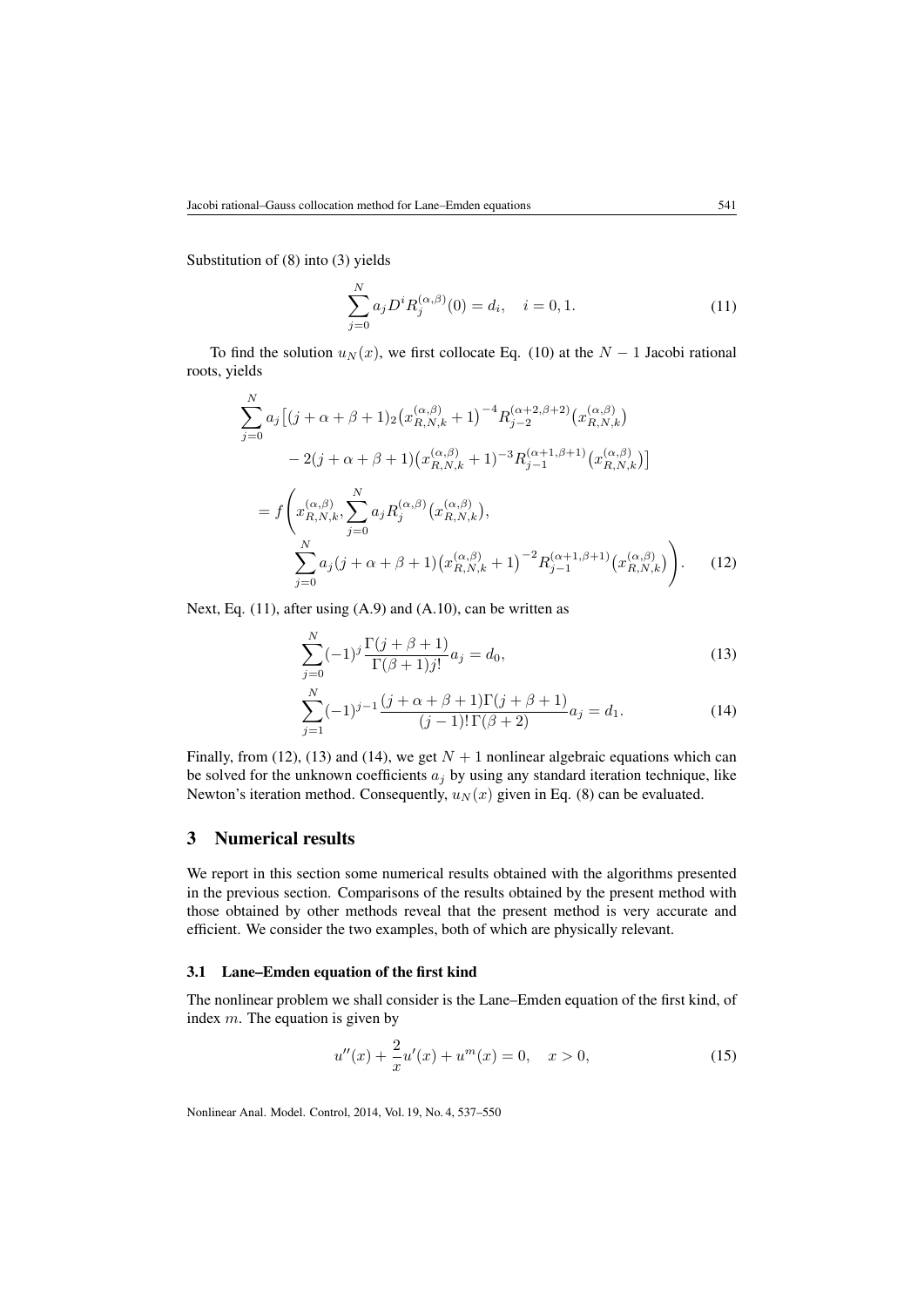subject to the conditions

<span id="page-5-0"></span>
$$
u(0) = 1, \qquad u'(0) = 0,\tag{16}
$$

where  $u$  is a function of  $x$  and for physical interest the polytropic index  $m$  lies between 0 and 5 [\[5,](#page-11-5) [38,](#page-13-6) [39\]](#page-13-7). Exact solutions corresponding to taking  $m = 0, 1$  and 5 are given by

$$
u(x) = 1 - \frac{1}{3!}x^2
$$
,  $u(x) = \frac{\sin x}{x}$  and  $u(x) = \left(1 + \frac{x^2}{3}\right)^{-1/2}$ ,

respectively.

The Lane–Emden equation of index  $m$  is a basic equation in the theory of stellar structure [\[5\]](#page-11-5). The thermal behavior of a spherical cloud of gas acting under the mutual attraction of its molecules and subject to the classical laws of thermodynamics is modelled by this equation. Unfortunately, analytical solutions to  $(15)$ – $(16)$  in closed form are possible only for values of the polytropic index  $m = 0, 1$  and 5. For other values of m, only numerical solutions or approximate analytical solutions are available in the literature. It is worthy noting here that Eq. [\(15\)](#page-4-5) is linear for  $m = 0$  and 1, and nonlinear otherwise. So, the  $m = 5$  case is the only case in which there exists an exact solution to the nonlinear problem.

For the sake of comparison with others methods, we consider the following two cases:

- (i) In the case of  $m = 4$ , we introduce Table [1,](#page-5-1) where the maximum absolute errors using the present JRC method, those obtained by the Hermite functions collocation method (HFC, see [\[28\]](#page-12-15)), and the values obtained by Horedt [\[40\]](#page-13-8) are compared.
- (ii) In the case of  $m = 5$ , Tables [2,](#page-6-0) [3](#page-6-1) show the maximum absolute errors using JRC method at  $N = 20$  and  $N = 20,36$  respectively with two choices of  $\alpha$  and  $\beta$ . Table [2,](#page-6-0) shows the maximum absolute errors of our method are compared with homotopy-perturbation method (HPM [\[19\]](#page-12-6)).

Moreover, the curves of the approximate and exact solutions for  $m = 0, 1, 5$  for the special value of Jacobi parameters  $\alpha = \beta = -0.5$  and  $x \in [0, 8]$ ,  $N = 20$  are shown in Fig. [1a.](#page-6-2) From this figure, we see the agreement between the exact and approximate solutions. In the case of  $\alpha = \beta = 1$  and  $x \in [0, 320]$ ,  $N = 40$  the approximate solution by the presented method is shown in Fig. [1b,](#page-6-2) to make it easier to compare with

| $\boldsymbol{x}$ | $\alpha$ |     | JRC method           | <b>HFC</b> [28]                           | $\boldsymbol{x}$ | $\alpha$ |     | JRC method                       | <b>HFC</b> [28]      |
|------------------|----------|-----|----------------------|-------------------------------------------|------------------|----------|-----|----------------------------------|----------------------|
| 0.0              | 0.5      | 0.5 | 0                    | $\Omega$                                  | 5.0              | 0.5      | 0.5 | $1.46 \cdot 10^{-8}$             | $8.59 \cdot 10^{-5}$ |
|                  |          |     |                      |                                           |                  |          |     | $1.07 \cdot 10^{-8}$             |                      |
| 0.1              | 0.5      | 0.5 |                      | $4.02 \cdot 10^{-8}$ $2.51 \cdot 10^{-4}$ | 10.0             | 0.5      |     | $0.5 \qquad 4.11 \cdot 10^{-7}$  | $6.22 \cdot 10^{-5}$ |
|                  |          |     | $4.06 \cdot 10^{-8}$ |                                           |                  |          |     | $1.33 \cdot 10^{-6}$             |                      |
| 0.2              | 0.5      | 0.5 | $1.35 \cdot 10^{-8}$ | $2.48\cdot 10^{-4}$                       | 14.0             |          |     | $0.5$ $0.5$ $1.77 \cdot 10^{-6}$ | $2.47 \cdot 10^{-5}$ |
|                  |          |     | $1.36 \cdot 10^{-8}$ |                                           |                  |          |     | $4.04 \cdot 10^{-6}$             |                      |
| 0.5              | 0.5      | 0.5 | $3.09\cdot10^{-9}$   | $2.05\cdot10^{-4}$                        | 14.9             | 0.5      |     | $0.5 \qquad 1.33 \cdot 10^{-6}$  | $4.59 \cdot 10^{-7}$ |

1 1  $1.82 \cdot 10^{-8}$  1.93  $\cdot 10^{-4}$  1 1  $1.77 \cdot 10^{-6}$ <br>0.5 0.5 1.15  $\cdot 10^{-8}$  1.93  $\cdot 10^{-4}$ 

1.0 0.5 0.5 1.15  $\cdot$  10<sup>-8</sup> 1 1.29  $\cdot 10^{-8}$ 

<span id="page-5-1"></span>Table 1. Absolute errors using the JRC method (present method) and the HFC method [\[28\]](#page-12-15) compared with references values of Horedt  $[40]$  for  $(15)$ – $(16)$ .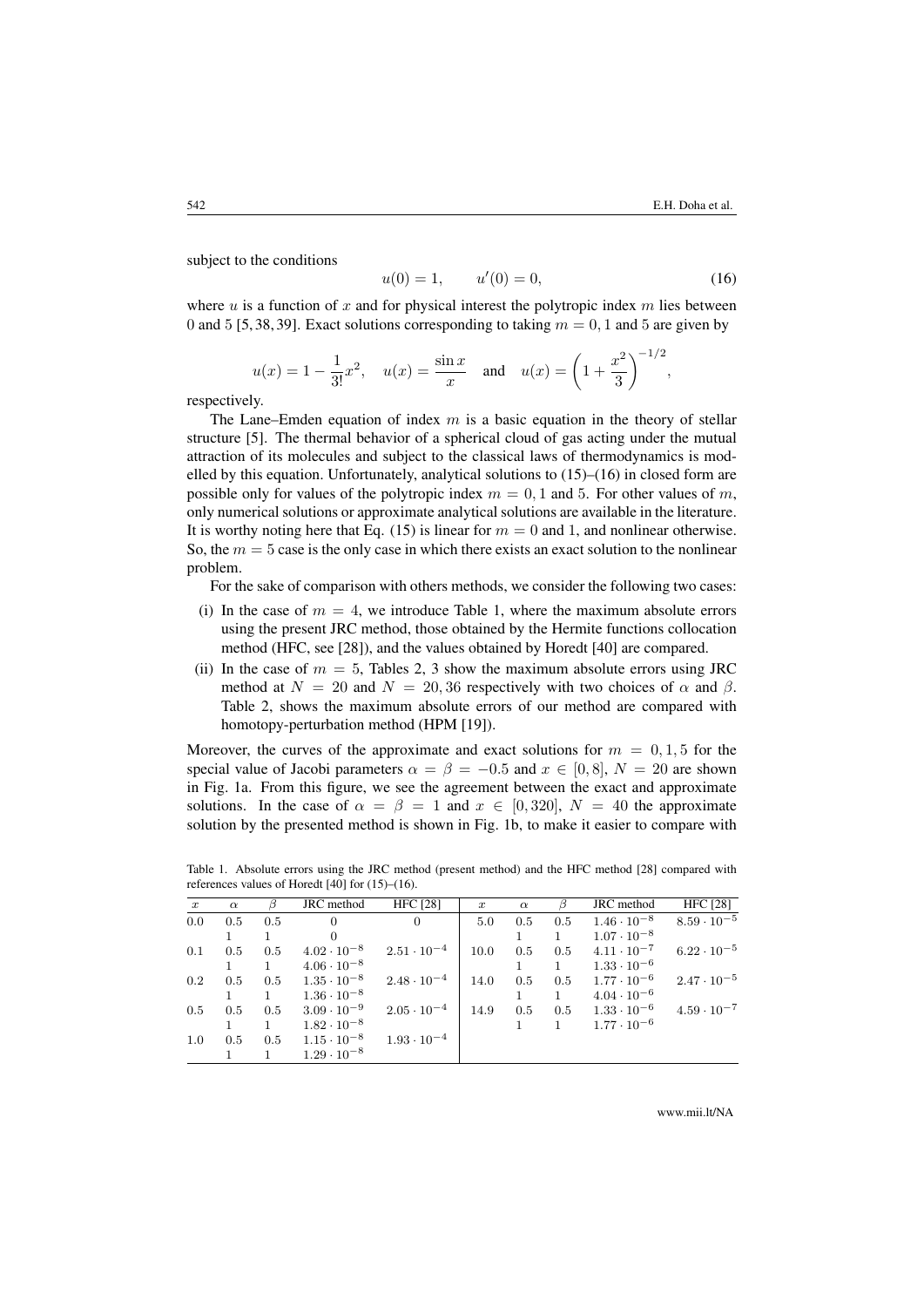<span id="page-6-0"></span>Table 2. Absolute errors using the JRC method (present method) with  $N = 20$  and the HPM [\[19\]](#page-12-6) compared with reference values from the exact solution when in the case  $m = 5$  for [\(15\)](#page-4-5)–[\(16\)](#page-5-0).

| $\boldsymbol{x}$ | $\alpha$       |     | JRC method                                                                | <b>HPM [19]</b> | $\boldsymbol{x}$ | $\alpha$ |                | JRC method                                                                                                              | HPM [19]              |
|------------------|----------------|-----|---------------------------------------------------------------------------|-----------------|------------------|----------|----------------|-------------------------------------------------------------------------------------------------------------------------|-----------------------|
| 0.0              | $0.5\quad 0.5$ |     |                                                                           |                 |                  |          |                | 0.6 0.5 0.5 $2.759 \cdot 10^{-10}$ $5.118 \cdot 10^{-5}$                                                                |                       |
|                  |                |     |                                                                           |                 |                  |          | $\overline{0}$ | $4.704 \cdot 10^{-10}$                                                                                                  |                       |
| 0.2              |                |     |                                                                           |                 |                  |          |                | $0.5$ $0.5$ $3.763 \cdot 10^{-11}$ $8.540 \cdot 10^{-9}$ $0.8$ $0.5$ $0.5$ $5.977 \cdot 10^{-10}$ $4.754 \cdot 10^{-4}$ |                       |
|                  |                |     | $1.269 \cdot 10^{-11}$                                                    |                 |                  |          | $\overline{0}$ | $9.625 \cdot 10^{-10}$                                                                                                  |                       |
| 0.4              | 0.5            | 0.5 | $4.084 \cdot 10^{-11}$ $2.111 \cdot 10^{-6}$ 1.0 0.5 0.5 5.795 $10^{-10}$ |                 |                  |          |                |                                                                                                                         | $2.599 \cdot 10^{-3}$ |
|                  |                |     | $9.122 \cdot 10^{-11}$                                                    |                 |                  |          | $\Omega$       | $8.573 \cdot 10^{-10}$                                                                                                  |                       |

<span id="page-6-1"></span>Table 3. Absolute errors using the JRC method (present method) with  $N = 20,36$  in the case  $m = 5$ for  $(15)–(16)$  $(15)–(16)$  $(15)–(16)$ .

| $\boldsymbol{x}$ | $\alpha$ | $\beta$                    | JRC method     |                                                                                                                           | $\boldsymbol{x}$ | $\alpha$ | $\beta$ | JRC method |                                                                    |
|------------------|----------|----------------------------|----------------|---------------------------------------------------------------------------------------------------------------------------|------------------|----------|---------|------------|--------------------------------------------------------------------|
|                  |          |                            | $N=20$         | $N=36$                                                                                                                    |                  |          |         |            | $N = 20$ $N = 36$                                                  |
|                  |          | $0.0 \quad 0.5 \quad -0.5$ | $\overline{0}$ | $\Omega$                                                                                                                  |                  |          |         |            | 40.0  0.5 $-0.5$ $2.594 \cdot 10^{-7}$ $5.068 \cdot 10^{-14}$      |
|                  |          | $\Omega$                   | $\Omega$       | $\Omega$                                                                                                                  |                  |          |         |            | 0 $6.625 \cdot 10^{-8}$ $2.292 \cdot 10^{-13}$                     |
|                  |          |                            |                | 5.0 0.5 $-0.5$ 1.072 $\cdot 10^{-9}$ 3.830 $\cdot 10^{-14}$                                                               |                  |          |         |            | 80.0  0.5 $-0.5$ 1.136 $\cdot 10^{-6}$ 1.739 $\cdot 10^{-13}$      |
|                  |          |                            |                | 0 $1.013 \cdot 10^{-8}$ $2.237 \cdot 10^{-14}$                                                                            |                  |          |         |            | 0 0 3.257 $\cdot$ 10 <sup>-6</sup> 1.038 $\cdot$ 10 <sup>-12</sup> |
| 10.0             |          |                            |                | $0.5$ $-0.5$ $6.531 \cdot 10^{-8}$ $6.841 \cdot 10^{-14}$                                                                 |                  |          |         |            | $160.0$ $0.5$ $-0.5$ $3.898 \cdot 10^{-6}$ $1.357 \cdot 10^{-13}$  |
|                  |          | $\overline{0}$             |                | $5.040 \cdot 10^{-8}$ $7.790 \cdot 10^{-14}$ 0 0 $8.410 \cdot 10^{-6}$ $3.762 \cdot 10^{-12}$                             |                  |          |         |            |                                                                    |
| 20.0             |          |                            |                | $0.5$ $-0.5$ $9.730 \cdot 10^{-8}$ $1.424 \cdot 10^{-13}$ 320.0 $0.5$ $-0.5$ $6.333 \cdot 10^{-6}$ $7.613 \cdot 10^{-12}$ |                  |          |         |            |                                                                    |
|                  |          | $\overline{0}$             |                | $1.847 \cdot 10^{-8}$ $1.645 \cdot 10^{-13}$                                                                              |                  |          |         |            | 0 0 $1.265 \cdot 10^{-5}$ $2.578 \cdot 10^{-11}$                   |

<span id="page-6-2"></span>

Fig. 1. Comparison of the approximate and exact solutions to [\(15\)](#page-4-5)-[\(16\)](#page-5-0) for the Lane–Emden equation of the first kind.

the analytic solution. Therefore, this example indicates that the obtained numerical results are accurate and that the spectral Jacobi rational–Gauss collocation method is compared favorably with the analytical solution.

### 3.2 Lane–Emden equation of the second kind

Consider the second-order nonlinear ordinary differential equation (see [\[41\]](#page-13-9))

$$
u''(x) + \frac{2}{x}u'(x) - e^{-u} = 0,
$$

subject to the conditions  $u(0) = 0$ ,  $u'(0) = 0$ .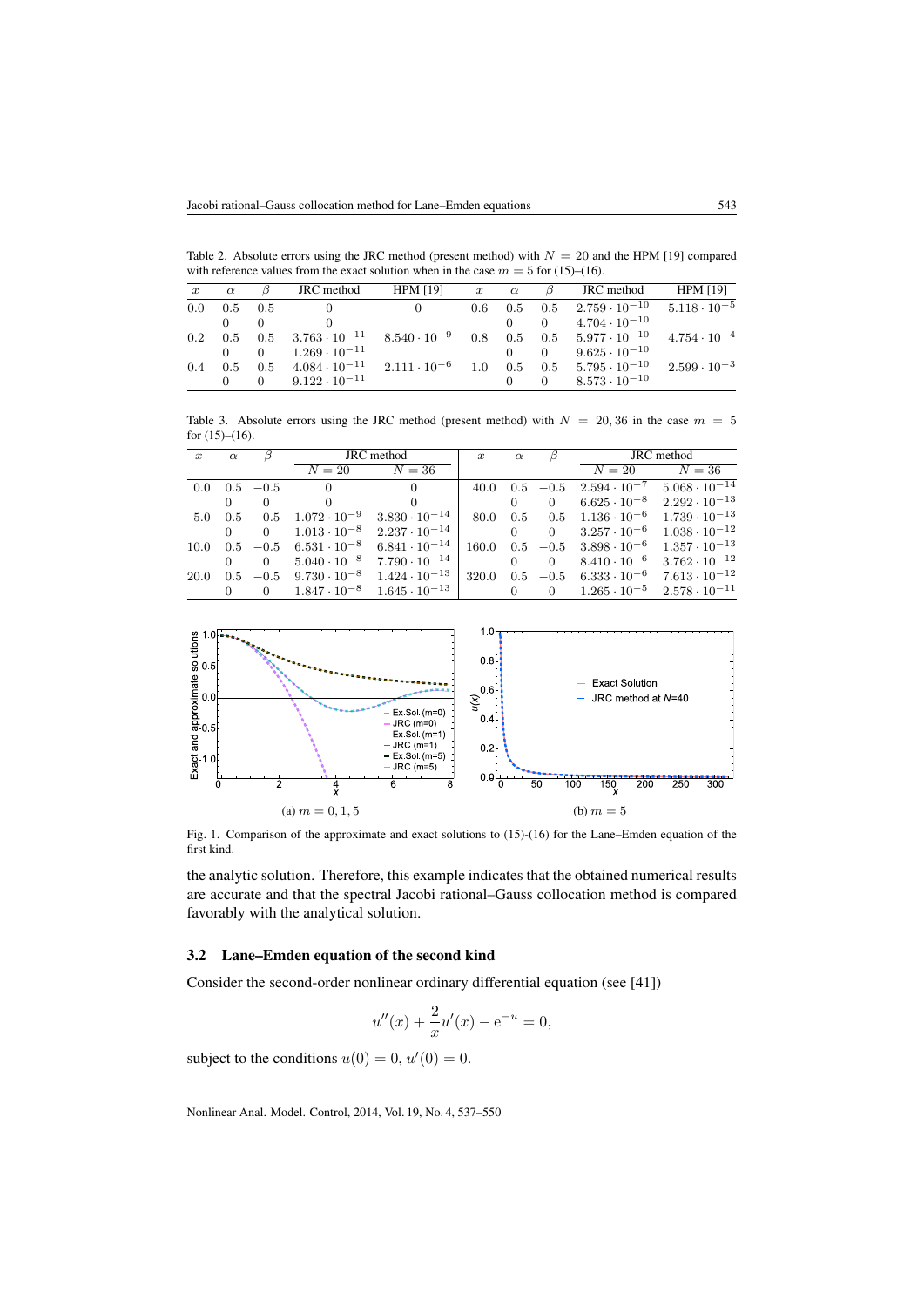<span id="page-7-1"></span><span id="page-7-0"></span>

| $\boldsymbol{x}$ | $\alpha = \beta = -0.5$ $\alpha = \beta = 0$ $\alpha = \beta = 0.5$ |          |          | $\boldsymbol{x}$ | $\alpha = \beta = -0.5$ $\alpha = \beta = 0$ $\alpha = \beta = 0.5$ |          |          |
|------------------|---------------------------------------------------------------------|----------|----------|------------------|---------------------------------------------------------------------|----------|----------|
| 0.0              | 0.000000                                                            | 0.000000 | 0.000000 | 2.5              | 0.806373                                                            | 0.806357 | 0.806349 |
| 0.5              | 0.041156                                                            | 0.041155 | 0.041154 | 3.0              | 1.063340                                                            | 1.063330 | 1.063330 |
| 1.0              | 0.158825                                                            | 0.158827 | 0.158827 | 3.5              | 1.320710                                                            | 1.320740 | 1.320760 |
| 1.5              | 0.338034                                                            | 0.338025 | 0.338022 | 4.0              | 1.52722                                                             | 1.527223 | 1.527224 |
| 2.0              | 0.559801                                                            | 0.559814 | 0.559819 |                  |                                                                     |          |          |

Table 4. Approximate solutions for the Lane–Emden equation of the second kind with  $N = 22$ .



Fig. 2. Graph of the approximation  $u_N(x)$  (dotted line) and  $u'_N(x)$  (dashed line) for  $\alpha = \beta = -0.5$  at  $N = 22$  for the Lane–Emden equation of the second kind.

<span id="page-7-2"></span>

Fig. 3. Graph of residual error functions for  $\alpha = \beta = 0$ .

Table [4](#page-7-0) lists the results obtained by the Jacobi rational collocation method in terms of approximate solutions at  $N = 22$  with  $\alpha = \beta = -0.5$  (which reduces to the first kind Chebyshev rational collocation method), and  $\alpha = \beta = 0$  (which reduces to the Legendre rational collocation method) and  $\alpha = \beta = 0.5$  (which reduces to the second kind Chebyshev rational collocation method). The resulting graphs of the approximate solution and its first derivative for  $\alpha = \beta = -0.5$  at  $N = 22$  are shown in Fig. [2.](#page-7-1) Moreover, Figs. [3a](#page-7-2) and [3b](#page-7-2) show the residual error functions in the interval  $[0, 20]$ for  $\alpha = \beta = 0$  at  $N = 20$  and  $N = 40$ , respectively. As expected, the number of nodes is larger for this example than it was for the first, owing to the fact that the exponential nonlinearity  $exp(-u)$  is harder to work with than polynomial nonlinearity of the form  $u^m$ .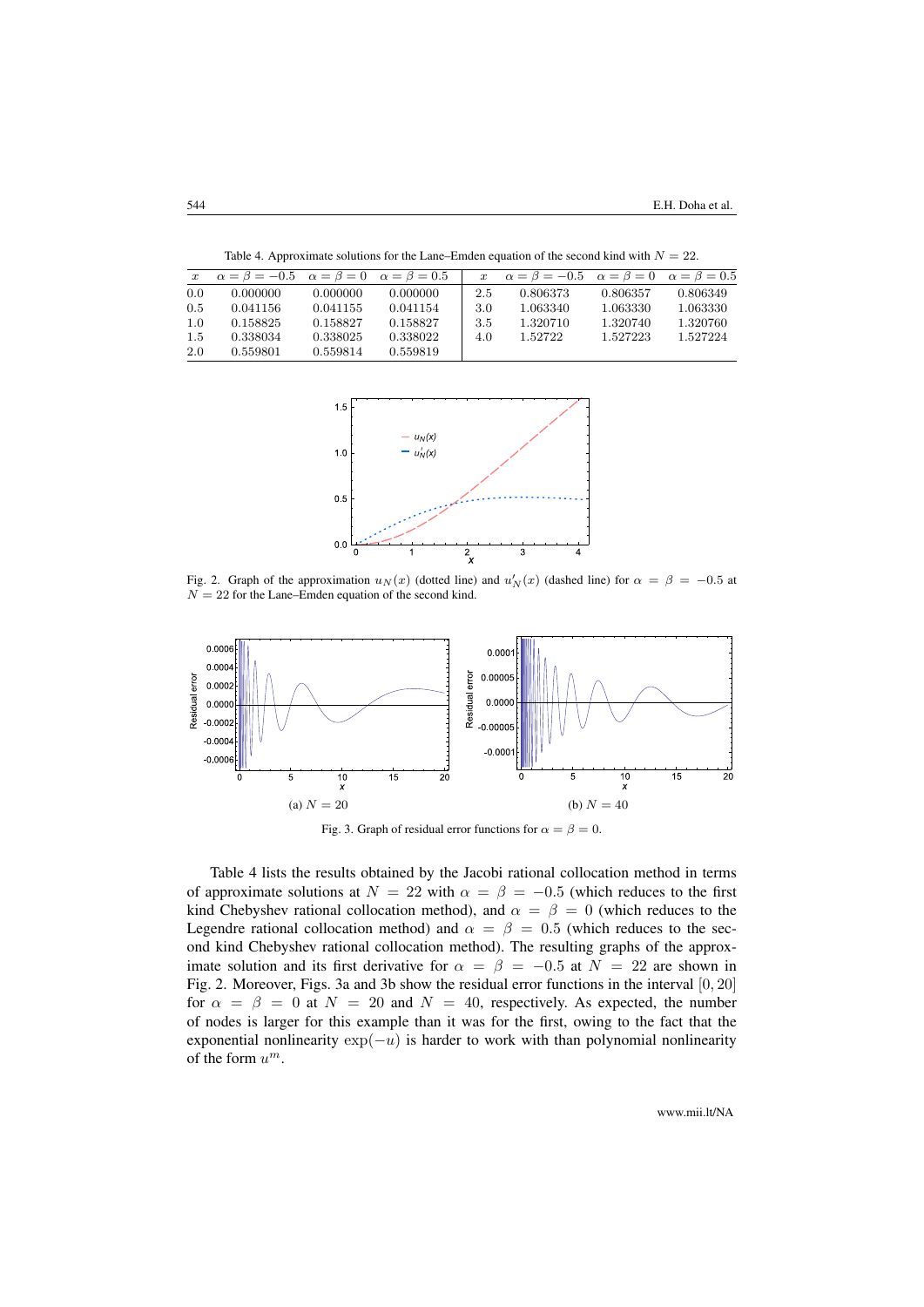# 4 Conclusions

We have applied a Jacobi rational–Gauss collocation method to solve Lane–Emden equations on a semi-infinite domain. We then provided numerical results to demonstrate the utility of the method. Physically interesting examples include Lane–Emden equations of both first and second kind. In the examples given, by selecting relatively few Jacobi rational–Gauss collocation points, we are able to get very accurate approximations, and we are thus able to demonstrate the utility of our approach over other analytical or numerical methods such as other collocation methods or perturbation methods. The solutions also agree strongly with exact solutions from the literature, in cases where such exact solutions exist. As many problems arising in theoretical physics and astrophysics are singular and nonlinear, it stands to reason that the present method can be used to solve a number of related problems efficiently and accurately. Indeed, with the freedom to select the parameters  $\alpha$  and  $\beta$ , the method can be calibrated for a wide variety of problems.

### Appendix: Jacobi rational interpolation

In this appendix, we detail the mathematical properties of Jacobi polynomials and Jacobi rational functions that are used to construct the JRC method.

The Jacobi polynomials  $P_k^{(\alpha,\beta)}$  $(k_k^{(\alpha,\beta)}(y), k = 0,1,2,...,$  are the eigenfunctions of the Sturm–Liouville problem

<span id="page-8-0"></span>
$$
\partial_y ((1-y)^{\alpha+1} (1+y)^{\beta+1} \partial_y v(y)) + \lambda (1-y)^{\alpha} (1+y)^{\beta} v(y) = 0,
$$
  
 
$$
y \in I = [-1,1].
$$
 (A.1)

Their corresponding eigenvalues are  $\lambda_k^{(\alpha,\beta)} = k(k+\alpha+\beta+1), k = 0, 1, 2, \dots$ . Let  $\Gamma(x)$  be the Gamma function, then it is to be noted that

$$
P_k^{(\alpha,\beta)}(-y) = (-1)^k P_k^{(\beta,\alpha)}(y), \qquad P_k^{(\alpha,\beta)}(1) = \frac{\Gamma(k+\alpha+1)}{k!\,\Gamma(\alpha+1)},
$$
  
\n
$$
P_k^{(\alpha,\beta)}(-1) = \frac{(-1)^k \Gamma(k+\beta+1)}{k!\,\Gamma(\beta+1)}.
$$
\n(A.2)

<span id="page-8-1"></span>The Jacobi polynomials fulfill the recurrence relations (see [\[42\]](#page-13-10))

$$
P_k^{(\alpha,\beta-1)}(y) - P_k^{(\alpha-1,\beta)}(y) = P_{k-1}^{(\alpha,\beta)}(y),
$$
\n(A.3)

$$
(k+\alpha+\beta)P_k^{(\alpha,\beta)}(y) = (k+\beta)P_k^{(\alpha,\beta-1)}(y) + (k+\alpha)P_k^{(\alpha-1,\beta)}(y), \quad (A.4)
$$

$$
\partial_y P_k^{(\alpha,\beta)}(y) = \frac{1}{2}(k+\alpha+\beta+1)P_{k-1}^{(\alpha+1,\beta+1)}(y),\tag{A.5}
$$

and

<span id="page-8-2"></span>
$$
\partial_y^2 P_k^{(\alpha,\beta)}(y) = \frac{1}{4}(k+\alpha+\beta+1)(k+\alpha+\beta+2)P_{k-2}^{(\alpha+2,\beta+2)}(y). \tag{A.6}
$$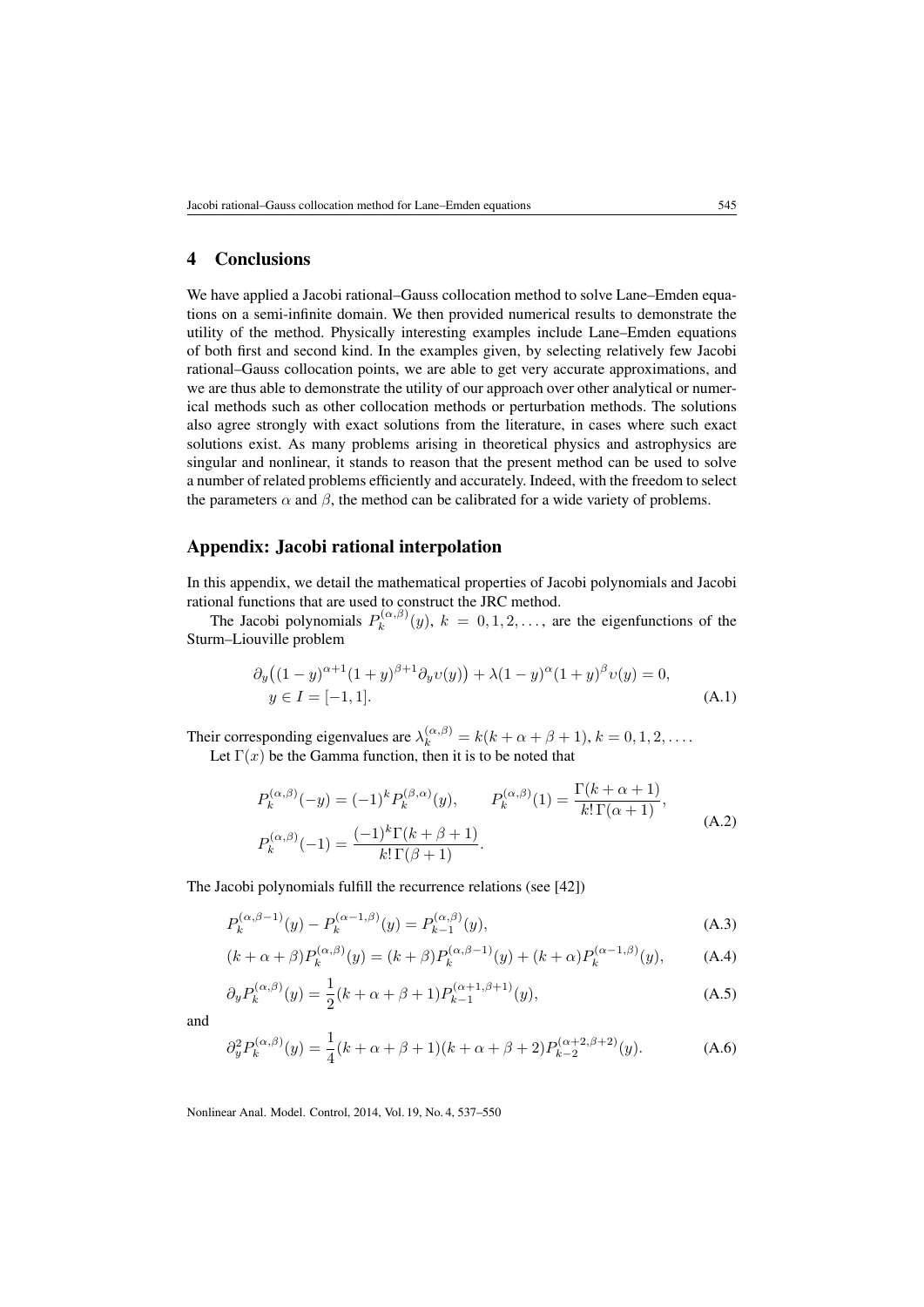Let  $w^{(\alpha,\beta)}(y) = (1-y)^{\alpha}(1+y)^{\beta}$ . Then for  $\alpha, \beta > -1$ , the set of Jacobi polynomials is a complete  $L^2_{w(\alpha,\beta)}(I)$ -orthogonal system, i.e.,

<span id="page-9-3"></span>
$$
\int_{I} P_k^{(\alpha,\beta)}(y) P_l^{(\alpha,\beta)}(y) w^{(\alpha,\beta)}(y) dy = h_k^{(\alpha,\beta)} \delta_{k,l},
$$
\n(A.7)

where  $\delta_{k,l}$  is the Kronecker function and

<span id="page-9-4"></span>
$$
h_k^{(\alpha,\beta)} = \frac{2^{\alpha+\beta+1}\Gamma(k+\alpha+1)\Gamma(k+\beta+1)}{(2k+\alpha+\beta+1)\Gamma(k+1)\Gamma(k+\alpha+\beta+1)}.
$$
 (A.8)

We denote the norm and semi-norm of the weighted Sobolev space  $H^r_{\mu\nu}(\alpha,\beta)}(I)$  by  $||v||_{r,w(\alpha,\beta)},$  and  $||v|_{r,w(\alpha,\beta)},$ , respectively. In particular,  $L^2_{w(\alpha,\beta)}(I) = H^0_{w(\alpha,\beta)}(I)$  and  $||v||_{w^{(\alpha,\beta)},I} = ||v||_{0,w^{(\alpha,\beta)},I}.$ 

The Jacobi rational functions, denoted by  $R_k^{(\alpha,\beta)}$  $\kappa_k^{(\alpha,\beta)}(x)$ , are defined as follows:

<span id="page-9-1"></span>
$$
R_k^{(\alpha,\beta)}(x) = P_k^{(\alpha,\beta)}\bigg(\frac{x-1}{x+1}\bigg), \quad k = 0, 1, 2, \dots
$$

According to [\(A.1\)](#page-8-0),  $R_k^{(\alpha,\beta)}$  $\binom{(\alpha,\beta)}{k}(x)$  are the eigenfunctions of the singular Sturm–Liouville problem

$$
\partial_x \big( x^{\beta+1}(x+1)^{-\alpha-\beta} \partial_x v(x) \big) + \lambda x^{\beta}(x+1)^{-\alpha-\beta-2} v(x) = 0, \quad x \in \Lambda = (0, \infty).
$$

Their corresponding eigenvalues are  $\lambda_k^{(\alpha,\beta)} = k(k+\alpha+\beta+1), k = 0, 1, 2, \dots$ . Moreover, the recurrence relations [\(A.2\)](#page-8-1)–[\(A.6\)](#page-8-2) imply that

<span id="page-9-2"></span><span id="page-9-0"></span>
$$
R_{k}^{(\alpha,\beta)}(x) = (-1)^{k} R_{k}^{(\beta,\alpha)}\left(\frac{1}{x}\right), \quad R_{k}^{(\alpha,\beta)}(\infty) = \frac{\Gamma(k+\alpha+1)}{k!\Gamma(\alpha+1)},
$$
  
\n
$$
R_{k}^{(\alpha,\beta)}(0) = (-1)^{k}\frac{\Gamma(k+\beta+1)}{k!\Gamma(\beta+1)},
$$
  
\n
$$
DR_{k}^{(\alpha,\beta)}(0) = \frac{(-1)^{k-1}\Gamma(k+\beta+1)(k+\alpha+\beta+1)}{(k-1)!\Gamma(\beta+2)},
$$
  
\n
$$
(k+\alpha+1)R_{k}^{(\alpha,\beta)}(x) - (k+1)R_{k+1}^{(\alpha,\beta)}(x)
$$
  
\n
$$
= (2k+\alpha+\beta+2)(x+1)^{-1}R_{k}^{(\alpha+1,\beta)}(x),
$$
  
\n
$$
R_{k}^{(\alpha,\beta-1)}(x) - R_{k}^{(\alpha-1,\beta)}(x) = R_{k-1}^{(\alpha,\beta)}(x),
$$
  
\n
$$
(k+\alpha+\beta)R_{k}^{(\alpha,\beta)}(x) = (k+\beta)R_{k}^{(\alpha,\beta-1)}(x) + (k+\alpha)R_{k}^{(\alpha-1,\beta)}(x),
$$
  
\n
$$
\partial_{x}R_{k}^{(\alpha,\beta)}(x) = (k+\alpha+\beta+1)(x+1)^{-2}R_{k-1}^{(\alpha+1,\beta+1)}(x), \quad k \ge 1,
$$
  
\n(A.11)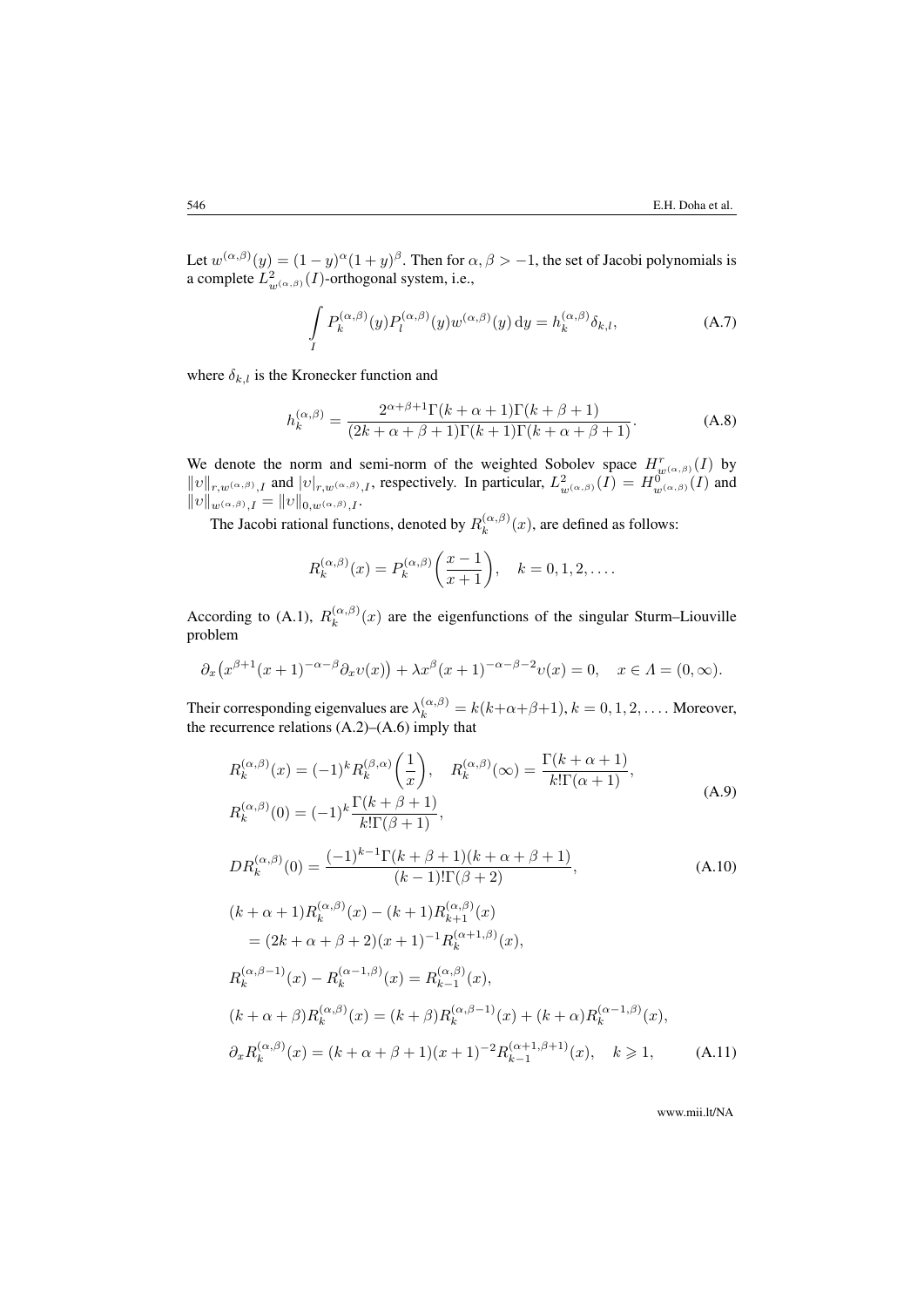and

$$
\partial_x^2 R_k^{(\alpha,\beta)}(x) = (k+\alpha+\beta+1)(k+\alpha+\beta+2)(x+1)^{-4} R_{k-2}^{(\alpha+2,\beta+2)}(x)
$$

$$
-2(k+\alpha+\beta+1)(x+1)^{-3} R_{k-1}^{(\alpha+1,\beta+1)}(x), \quad k \ge 2. \tag{A.12}
$$

Let  $\chi_R^{(\alpha,\beta)}(x) = x^{\beta}(x+1)^{-\alpha-\beta-2}, \alpha, \beta > -1$ . Thanks to [\(A.7\)](#page-9-3) and [\(A.8\)](#page-9-4), the Jacobi rational functions form a complete  $L^2$  $\frac{2}{\chi_R^{(\alpha,\beta)}}(A)$ -orthogonal system, i.e.,

<span id="page-10-0"></span>
$$
\int_{\Lambda} R_k^{(\alpha,\beta)}(x) R_l^{(\alpha,\beta)}(x) \chi_R^{(\alpha,\beta)}(x) dx = \gamma_k^{(\alpha,\beta)} \delta_{k,l},
$$

where

$$
\gamma_k^{(\alpha,\beta)} = \frac{\Gamma(k+\alpha+1)\Gamma(k+\beta+1)}{(2k+\alpha+\beta+1)\Gamma(k+1)\Gamma(k+\alpha+\beta+1)}.
$$

For any  $v \in L^2$  $\frac{2}{\chi_R^{(\alpha,\beta)}}(A),$ 

$$
\upsilon(x)=\sum_{j=0}^\infty a_j^{(\alpha,\beta)}R_j^{(\alpha,\beta)}(x),\quad a_j^{(\alpha,\beta)}=\left(\gamma_k^{(\alpha,\beta)}\right)^{-1}\int\limits_A\upsilon(x)R_j^{(\alpha,\beta)}(x)\chi_R^{(\alpha,\beta)}(x)\,\mathrm{d}x.
$$

We turn to the Jacobi–Gauss interpolation. We denote by  $x_{N,j}^{(\alpha,\beta)}$ ,  $0 \leqslant j \leqslant N$ , the nodes of the standard Jacobi–Gauss interpolation on the interval  $(-1, 1)$ . Their corresponding Christoffel numbers are  $\varpi_{N,j}^{(\alpha,\beta)}$ ,  $0 \leqslant j \leqslant N$ . The nodes of the Jacobi rational–Gauss interpolation on the interval  $(0, \infty)$  are the zeros of  $R_{N+1}^{(\alpha,\beta)}(x)$ , which we denote by  $x_{R,N,j}^{(\alpha,\beta)}, 0 \leqslant j \leqslant N$ . Clearly,  $x_{R,N,j}^{(\alpha,\beta)} = \frac{(1+x_{N,j}^{(\alpha,\beta)})}{(1-x_{N,j}^{(\alpha,\beta)})}$ , and their corresponding Christoffel numbers are  $\omega_{R,N,j}^{(\alpha,\beta)} = 1/(2^{\alpha+\beta+1})\omega_{N,j}^{(\alpha,\beta)}$ ,  $0 \leq z \leq N$ . Let  $S_N(0,\infty)$  be the set of polynomials of degree at most N. Thanks to the property of the standard Jacobi–Gauss quadrature, it follows that for any  $\phi \in S_{2N+1}(0,\infty)$ ,

$$
\int_{0}^{\infty} x^{\beta} (x+1)^{-\alpha-\beta-2} \phi(x) dx
$$
\n
$$
= \frac{1}{2^{\alpha+\beta+1}} \int_{-1}^{1} (1-x)^{\alpha} (1+x)^{\beta} \phi\left(\frac{1+x}{1-x}\right) dx
$$
\n
$$
= \frac{1}{2^{\alpha+\beta+1}} \sum_{j=0}^{N} \varpi_{N,j}^{(\alpha,\beta)} \phi\left(\frac{1+x_{N,j}^{(\alpha,\beta)}}{1-x_{N,j}^{(\alpha,\beta)}}\right) = \sum_{j=0}^{N} \varpi_{R,N,j}^{(\alpha,\beta)} \phi\left(x_{R,N,j}^{(\alpha,\beta)}\right),
$$

where

$$
\varpi_{R,N,j}^{(\alpha,\beta)} = \frac{(2N+\alpha+\beta+2)\Gamma(N+\alpha+1)\Gamma(N+\beta+1)}{2P_N^{(\alpha,\beta)}(x_{N,j}^{(\alpha,\beta)})\partial_x P_{N+1}^{(\alpha,\beta)}(x_{N,j}^{(\alpha,\beta)})},
$$

consider the orthogonal projection  $P_{N,\alpha,\beta}: L_{\chi_R^{(\alpha,\beta)}}(A) \to \mathcal{R}_N$ . It is defined by

$$
\big(\mathbf{P}_{N,\alpha,\beta}v-v,\phi\big)_{\chi_R^{(\alpha,\beta)}}=0\quad\forall\phi\in\mathcal{R}_N.
$$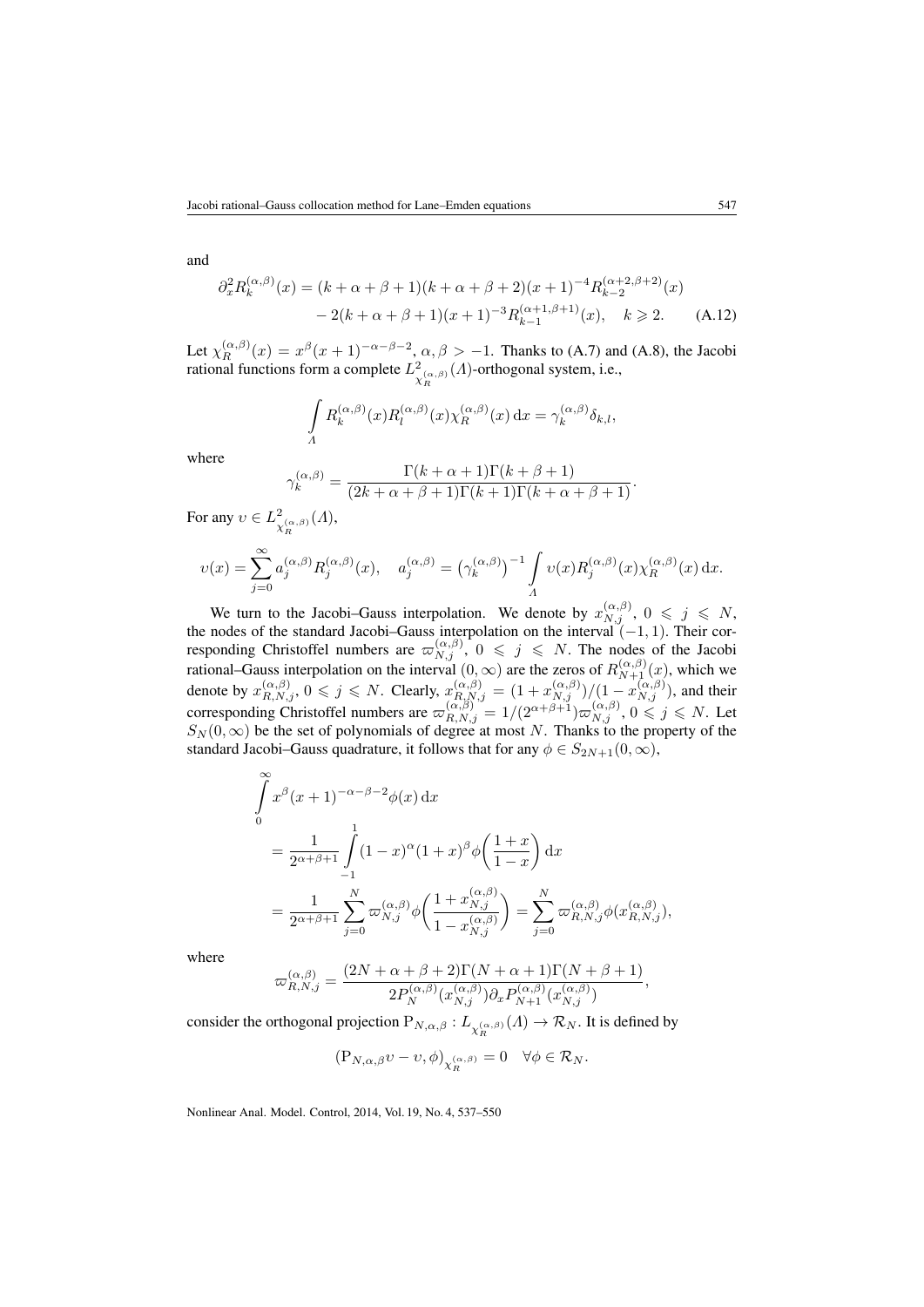In order to present the approximation results precisely, we introduce the space  $H^r_{\chi_R^{(\alpha,\beta)},\Lambda}(\Lambda), r \in \mathbb{N}$ , with the following semi-norm and norm:

$$
|v|_{r,\chi_R^{(\alpha,\beta)},A} = \left(\sum_{k=r}^{\infty} (\lambda_k^{(\alpha,\beta)})^r |a_k|^2 \gamma_k^{(\alpha,\beta)}\right)^{1/2},
$$

$$
||v||_{r,\chi_R^{(\alpha,\beta)},A} = \left(\sum_{l=0}^r |v|_{l,\chi_R^{(\alpha,\beta)},A}^2\right)^{1/2}.
$$

For any  $r > 0$ , we define the space  $H^{r}(\alpha, \beta), \Lambda(\Lambda)$  and its norm by space interpolation as in [\[43\]](#page-13-11).

**Theorem.** For any  $v \in H^r_{\chi_R^{(\alpha,\beta)},\Lambda}(\Lambda)$ ,  $r \in \mathbb{N}$ , and  $0 \le \mu \le r$ ,

$$
\| \mathbf P_{N,\alpha,\beta} v - v \|_{\mu,\chi_R^{(\alpha,\beta)},\varLambda} \leqslant C N^{\mu-r} |v|_{r,\chi_R^{(\alpha,\beta)},\varLambda}.
$$

A complete proof of the theorem and discussion on convergence are given in [\[44\]](#page-13-12).

# References

- <span id="page-11-0"></span>1. A. Aslanov, A generalization of the Lane–Emden equation, *Int. J. Comput. Math.*, 85:1709– 1725, 2008.
- 2. S. Chandrasekhar, *An introduction to the Study of Stellar Structure*, Dover Publications, New York, 1967.
- 3. M. Dehghan, F. Shakeri, Approximate solution of a differential equation arising in astrophysics using the variational iteration method, *New Astron.*, 13:53–59, 2008.
- 4. P.S. Om, K.P. Rajesh, K.S. Vineet, An analytic algorithm of Lane–Emden type equations arising in astrophysics using modified homotopy analysis method, *Comput. Phys. Commun.*, 180:1116–1124, 2009.
- <span id="page-11-5"></span>5. N.T. Shawagfeh, Nonperturbative approximate solution for Lane–Emden equation, *J. Math. Phys.*, 34:4364–4369, 1993.
- 6. R.A. Van Gorder, An elegant perturbation solution for the Lane–Emden equation of the second kind, *New Astron.*, 16:65–67, 2011.
- <span id="page-11-1"></span>7. R.A. Van Gorder, K. Vajravelu, Analytic and numerical solutions to the Lane–Emden equation, *Phys. Lett. A*, 372:6060–6065, 2008.
- <span id="page-11-2"></span>8. D. Funaro, O. Kavian, Approximation of some diffusion evolution equations in unbounded domains by Hermite functions, *Math. Comput.*, 57:597–619, 1991.
- <span id="page-11-3"></span>9. B.Y. Guo, Error estimation of Hermite spectral method for nonlinear partial differential equations, *Math. Comput.*, 68:1067–1078, 1999.
- <span id="page-11-4"></span>10. O. Coulaud, D. Funaro, O. Kavian, Laguerre spectral approximation of elliptic problems in exterior domains, *Comput. Method. Appl. M.*, 80:451–458, 1990.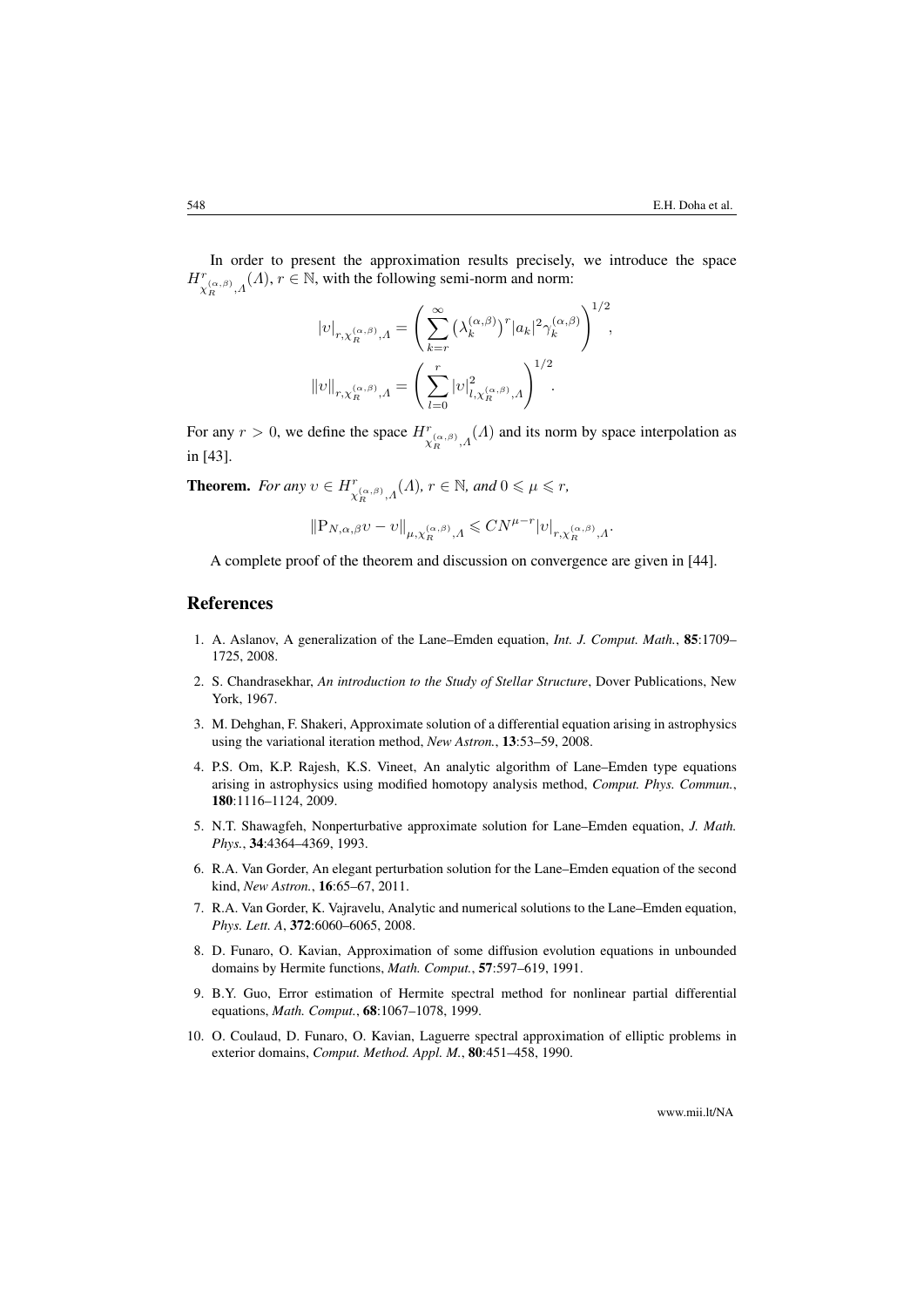- 11. B.Y. Guo, J. Shen, Laguerre–Galerkin method for nonlinear partial differential equations on a semi-infinite interval, *Numer. Math.*, 86:635–654, 2000.
- <span id="page-12-0"></span>12. H.I. Siyyam, Laguerre Tau methods for solving higher order ordinary differential equations, *J. Comput. Anal. Appl.*, 3:173–182, 2001.
- <span id="page-12-1"></span>13. B.Y. Guo, Jacobi spectral approximation and its applications to differential equations on the half line, *J. Comput. Math.*, 18:95–112, 2000.
- <span id="page-12-2"></span>14. B.Y. Guo, Jacobi approximations in certain Hilbert spaces and their applications to singular differential equations, *J. Math. Anal. Appl.*, 243:373–408, 2000.
- <span id="page-12-3"></span>15. C.I. Christov, A complete orthogonal system of functions in  $L^2(-\infty, \infty)$  space, *SIAM J. Appl. Math.*, 42:1337–1344, 1982.
- 16. J.P. Boyd, Spectral methods using rational basis functions on an infinite interval, *J. Comput. Phys.*, 69:112–142, 1987.
- <span id="page-12-4"></span>17. J.P. Boyd, C. Rangan, P.H. Bucksbaum, Pseudospectral methods on a semi-infinite interval with application to the hydrogen atom: A comparison of the mapped Fourier-sine method with Laguerre series and rational Chebyshev expansions, *J. Comput. Phys.*, 188:56–74, 2003.
- <span id="page-12-5"></span>18. E. Momoniat, C. Harley, An implicit series solution for a boundary value problem modelling a thermal explosion, *Math. Comput. Model.*, 53:249–60, 2011.
- <span id="page-12-6"></span>19. M.S.H. Chowdhury, I. Hashim, Solutions of a class of singular second-order IVPs by homotopy-perturbation method, *Phys. Lett. A*, 365:439–447, 2007.
- <span id="page-12-7"></span>20. M.S.H. Chowdhury, I. Hashim, Solutions of Emden–Fowler equations by homotopy-perturbation method, *Nonlinear Anal., Real World Appl.*, 10:104–115, 2009.
- <span id="page-12-8"></span>21. K. Boubaker, R.A. Van Gorder, Application of the BPES to Lane–Emden equations governing polytropic and isothermal gas spheres, *New Astron.*, 17:565–569, 2012.
- <span id="page-12-9"></span>22. K. Boubaker, A.H. Bhrawy, Polytropic star structure analysis under Bonnor–Ebert gas sphere astrophysical configuration thorough investigating analytical solutions to the related Lane– Emden equation, *Advances in Space Research*, 49:1062–1066, 2012.
- <span id="page-12-10"></span>23. M. Danish, S. Kumar, S. Kumar, A note on the solution of singular boundary value problems arising in engineering and applied sciences: Use of OHAM, *Comput. Chem. Eng.*, 36:57–67, 2012.
- <span id="page-12-11"></span>24. J. Villadsen, M.L. Michelsen, *Solution of Differential Equation Models by Polynomial Approximation*, Prentice-Hall, Englewood Cliffs, NJ, 1978.
- <span id="page-12-12"></span>25. A.H. Bhrawy, A.S. Alofi, A Jacobi–Gauss collocation method for solving nonlinear Lane– Emden type equations, *Commun. Nonlinear Sci. Numer. Simulat.*, 17:62–70, 2012.
- <span id="page-12-13"></span>26. H. Adibi, A.M. Rismani, On using a modified Legendre-spectral method for solving singular IVPs of Lane–Emden type, *Comput. Math. Appl.*, 60:2126–2130, 2010.
- <span id="page-12-14"></span>27. K. Parand, A. Pirkhedri, Sinc-collocation method for solving astrophysics equations, *New Astron.*, 15:533–537, 2010.
- <span id="page-12-15"></span>28. K. Parand, M. Dehghan, A. Rezaeia, S. Ghaderi, An approximation algorithm for the solution of the nonlinear Lane–Emden type equations arising in astrophysics using Hermite functions collocation method, *Comput. Phys. Commun.*, 181:1096–1108, 2010.